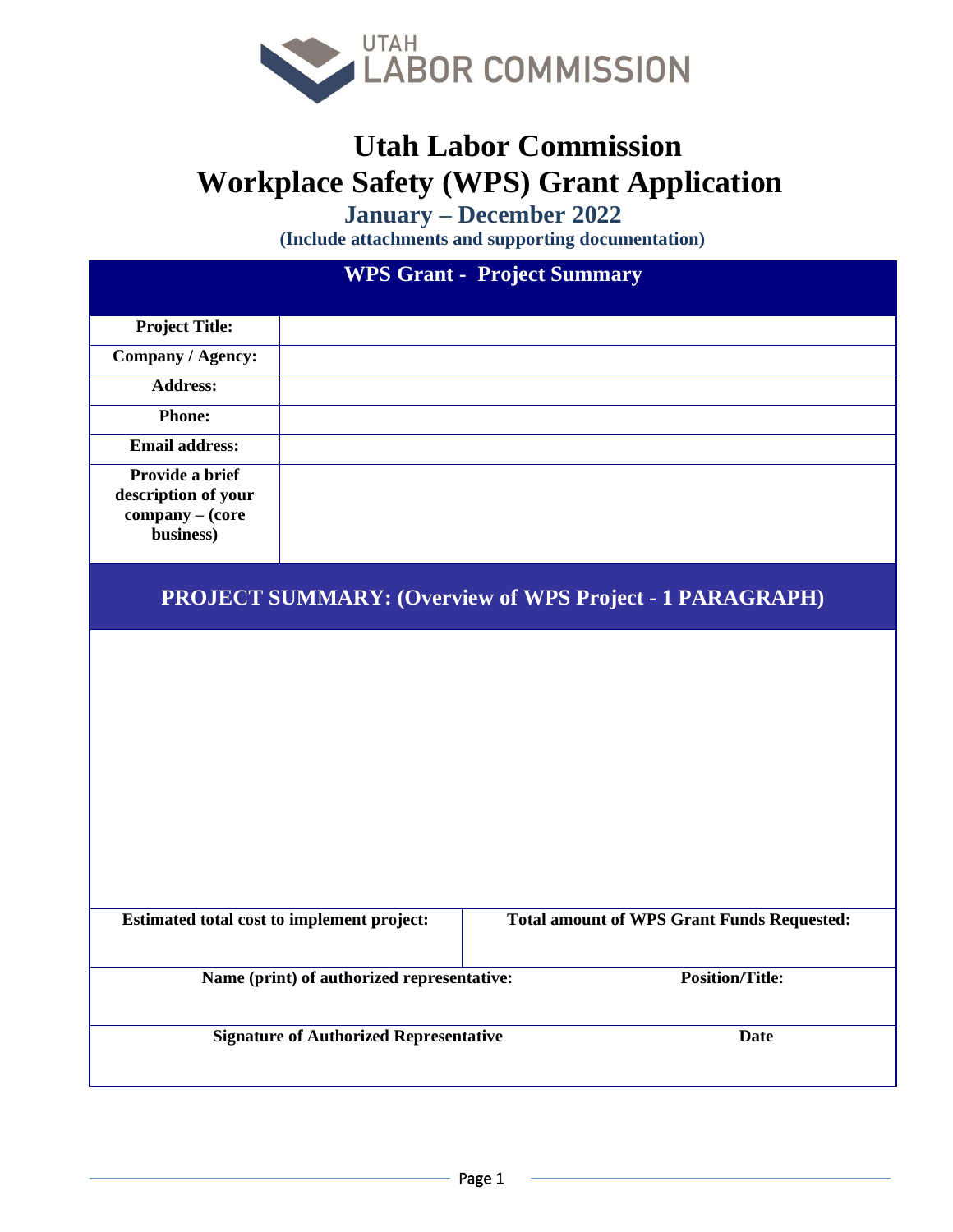**1. DETAILED PROJECT DESCRIPTION:** Provide a clear and concise description of what the project is, how it will be implemented, and relevant information that will assist us in evaluating your proposal.

**2. DESCRIBE THE PURPOSE OF THIS WPS SAFETY PROJECT AND HOW GRANT FUNDS WILL BE USED TO MEET THE PURPOSE:** Examples: increase WPS, reduce accidents, increase employee awareness, establish a new WPS program, augment a current WPS initiative, etc. Keep in mind that grant money can NOT be used to fund new or current positions regardless of whether or not they are related to a specific safety project being proposed for funding.

**3. SAFETY EXPERTISE:** Identify all key individuals by name and title, directly involved in implementation of this WPS project. Specify if they are current employees or subcontractors. Provide their safety credentials, certifications, and background in implementing WPS initiatives.

**4. TARGET AUDIENCE AND OVERALL IMPACT:** Describe your target audience and provide an estimate of how many people will benefit DIRECTLY as participants in this WPS project. (Attendees at workshops, conferences, number of employees trained, etc.).